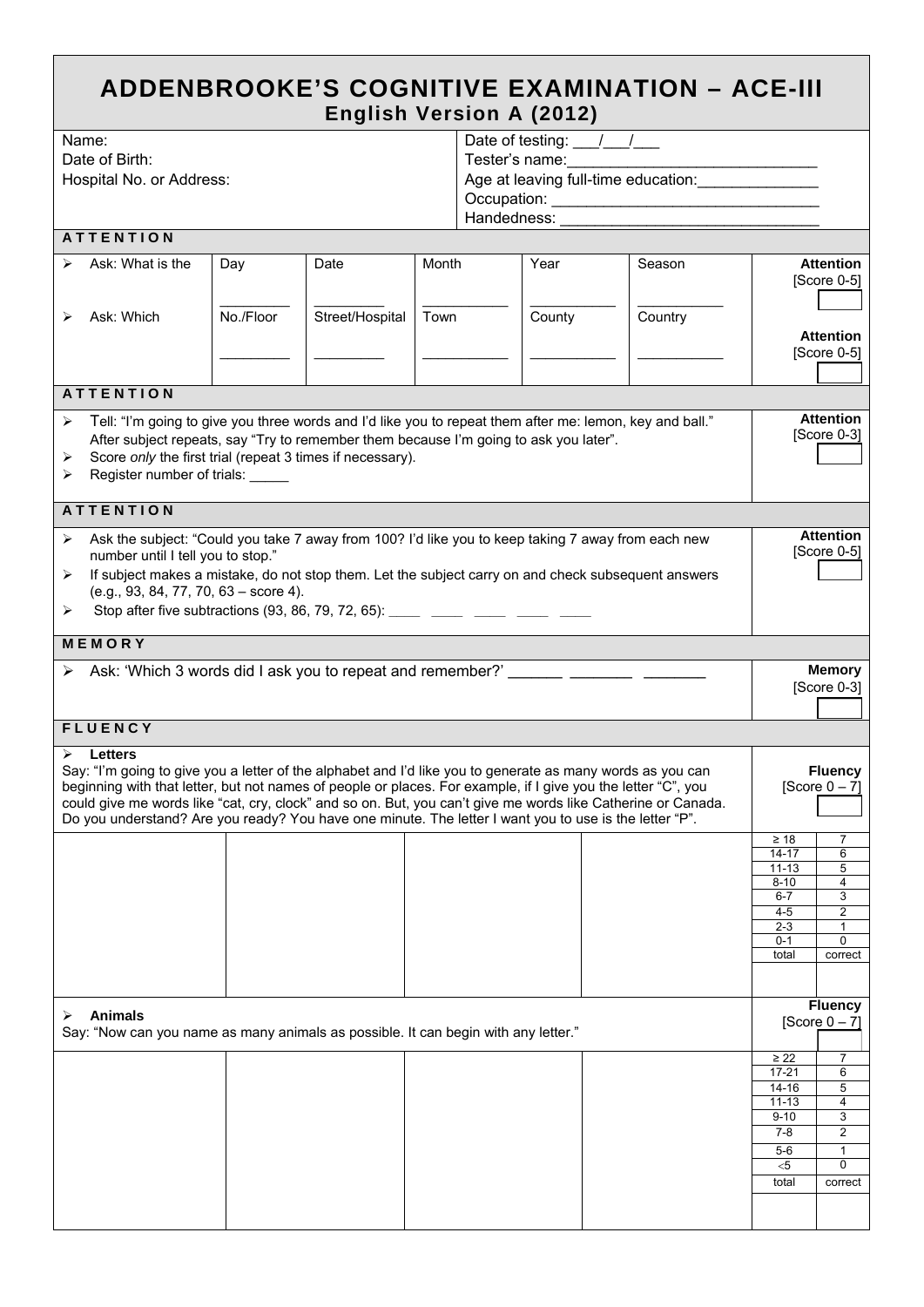| MEMORY                                                                                                                                                                                                                                                                                                                                                                                              |             |                |                |                         |  |  |
|-----------------------------------------------------------------------------------------------------------------------------------------------------------------------------------------------------------------------------------------------------------------------------------------------------------------------------------------------------------------------------------------------------|-------------|----------------|----------------|-------------------------|--|--|
| Tell: "I'm going to give you a name and address and I'd like you to repeat the name and address after me.<br>➤<br>So you have a chance to learn, we'll be doing that 3 times. I'll ask you the name and address later."                                                                                                                                                                             |             |                |                |                         |  |  |
| Score only the third trial.                                                                                                                                                                                                                                                                                                                                                                         |             |                |                |                         |  |  |
|                                                                                                                                                                                                                                                                                                                                                                                                     | $1st$ Trial | $2^{nd}$ Trial | $3^{rd}$ Trial |                         |  |  |
| Harry Barnes<br>73 Orchard Close<br>Kingsbridge<br>Devon                                                                                                                                                                                                                                                                                                                                            |             | ____           |                |                         |  |  |
| MEMORY                                                                                                                                                                                                                                                                                                                                                                                              |             |                |                |                         |  |  |
| ➤<br>⋗<br>➤<br>⋗                                                                                                                                                                                                                                                                                                                                                                                    |             |                |                |                         |  |  |
| LANGUAGE                                                                                                                                                                                                                                                                                                                                                                                            |             |                |                |                         |  |  |
| Place a pencil and a piece of paper in front of the subject. As a practice trial, ask the subject to "Pick up<br>➤<br>the pencil and then the paper." If incorrect, score 0 and do not continue further.                                                                                                                                                                                            |             |                |                |                         |  |  |
| If the subject is correct on the practice trial, continue with the following three commands below.<br>➤<br>Ask the subject to "Place the paper on top of the pencil"<br>Ask the subject to "Pick up the pencil but not the paper"<br>$\bullet$<br>Ask the subject to "Pass me the pencil after touching the paper"<br>Note: Place the pencil and paper in front of the subject before each command. |             |                |                |                         |  |  |
| LANGUAGE                                                                                                                                                                                                                                                                                                                                                                                            |             |                |                |                         |  |  |
| Ask the subject to write two (or more) complete sentences about his/her last<br>➤<br>holiday/weekend/Christmas. Write in complete sentences and do not use abbreviations.<br>Give 1 point if there are two (or more) complete sentences about the one topic; and give another 1 point<br>if grammar and spelling are correct.                                                                       |             |                |                |                         |  |  |
| LANGUAGE                                                                                                                                                                                                                                                                                                                                                                                            |             |                |                |                         |  |  |
|                                                                                                                                                                                                                                                                                                                                                                                                     |             |                |                | Language<br>[Score 0-2] |  |  |
| Ask the subject to repeat: 'caterpillar'; 'eccentricity; 'unintelligible'; 'statistician'<br>➤<br>Score 2 if all are correct; score 1 if 3 are correct; and score 0 if 2 or less are correct.                                                                                                                                                                                                       |             |                |                |                         |  |  |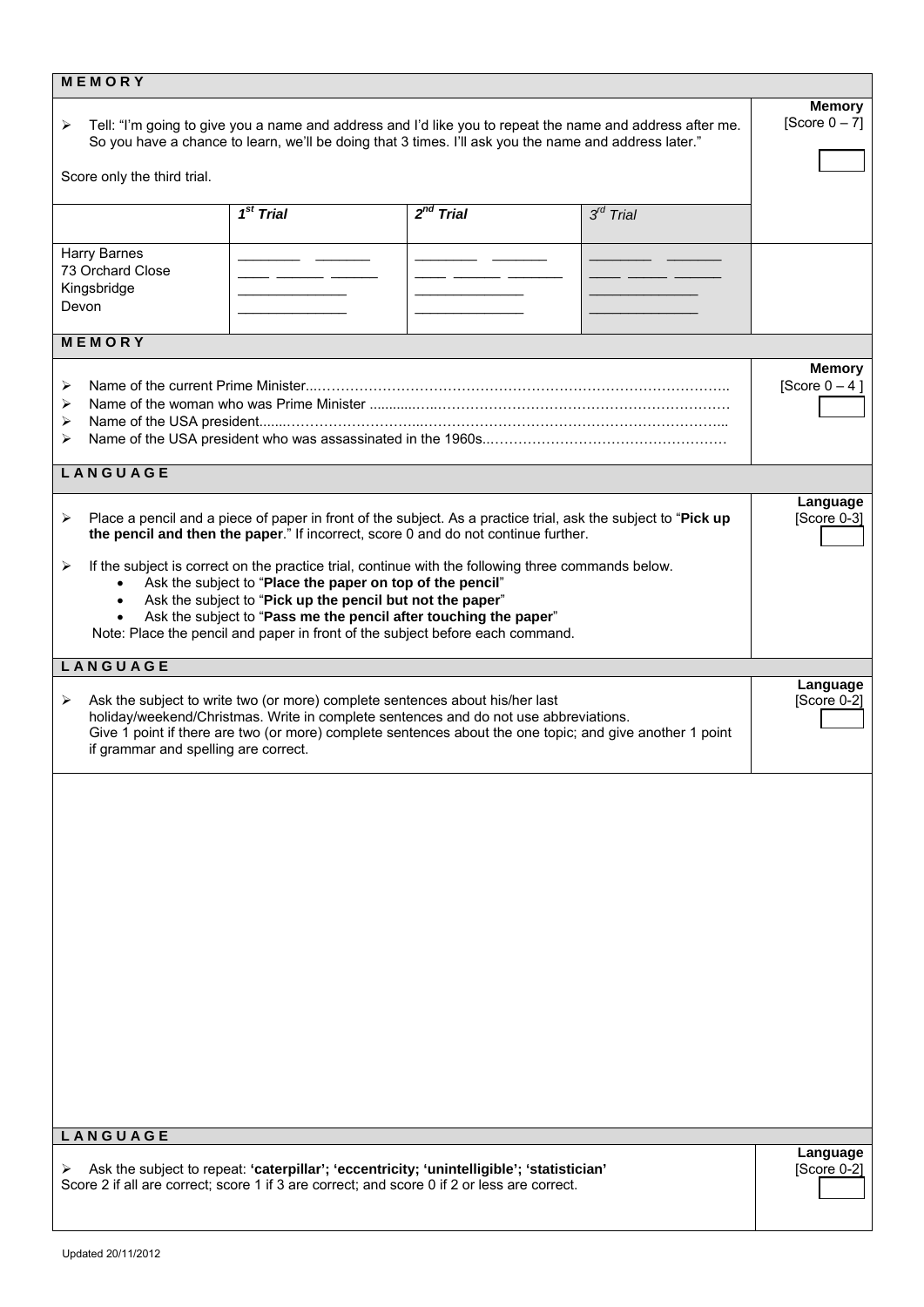**L A N G U A G E**  ¾ Ask the subject to repeat: **'All that glitters is not gold'**  ¾ Ask the subject to repeat: **'A stitch in time saves nine' L A N G U A G E**   $\triangleright$  Ask the subject to name the following pictures: ₽

**Language** [Score 0-1]

**Language** [Score 0-1]

**Language** [Score 0-12]

**Language** [Score 0-4]

 $\triangleright$  Using the pictures above, ask the subject to:

• Point to the one which is associated with the monarchy ……………………………………………..

- Point to the one which is a marsupial example and manufacture with the point to the one which is a marsupial
- Point to the one which is found in the Antarctic …………………………………………….
- Point to the one which has a nautical connection **Example 20** and manufacture on the point to the one which has a nautical connection

**L A N G U A G E**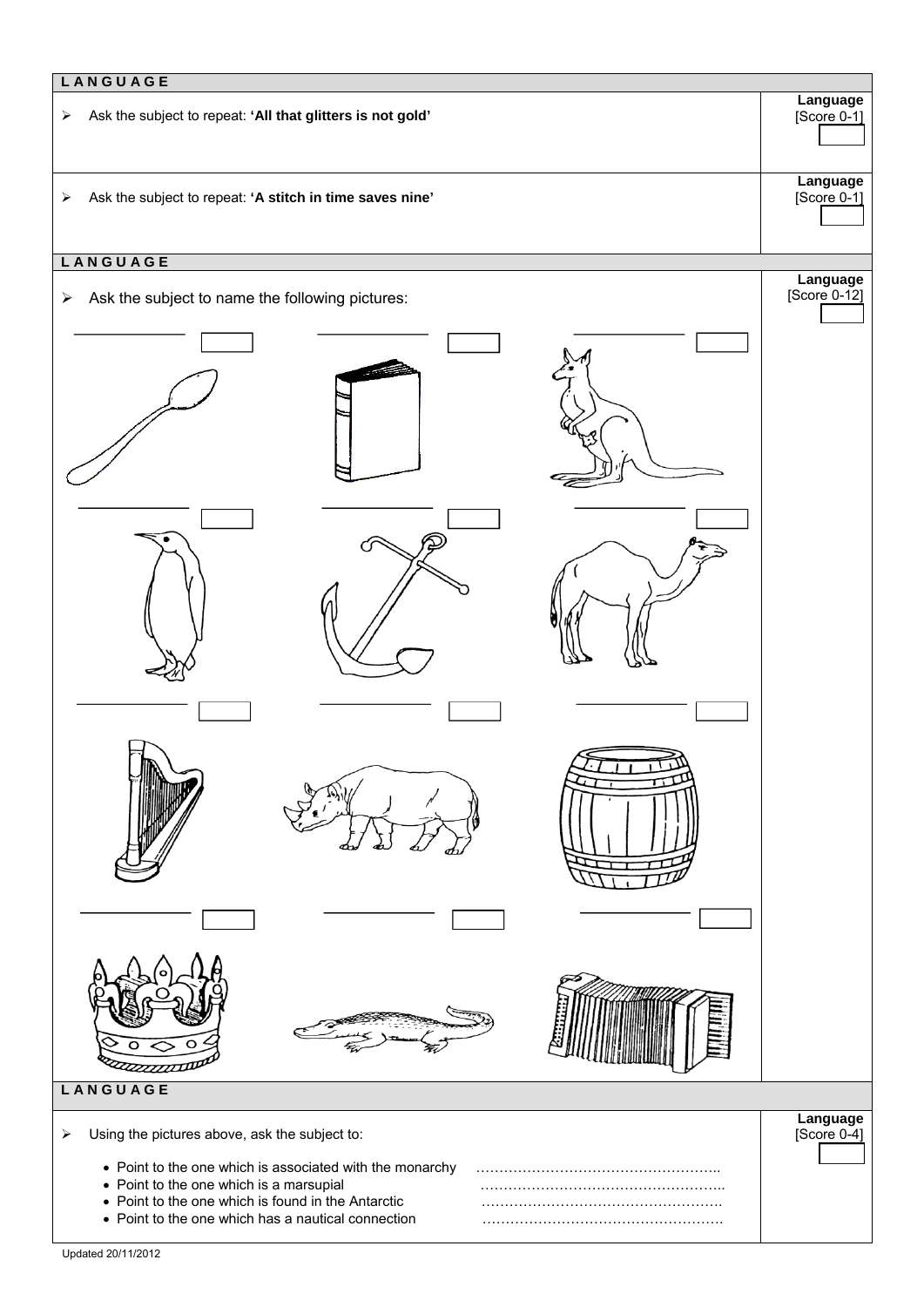| LANGUAGE                                                                                                                                                                                                        |                               |
|-----------------------------------------------------------------------------------------------------------------------------------------------------------------------------------------------------------------|-------------------------------|
| Ask the subject to read the following words: (Score 1 only if all correct)<br>$\blacktriangleright$                                                                                                             | Language<br>$[Score 0-1]$     |
| sew                                                                                                                                                                                                             |                               |
| pint                                                                                                                                                                                                            |                               |
| soot                                                                                                                                                                                                            |                               |
|                                                                                                                                                                                                                 |                               |
| dough                                                                                                                                                                                                           |                               |
| height                                                                                                                                                                                                          |                               |
| VISUOSPATIAL ABILITIES                                                                                                                                                                                          |                               |
|                                                                                                                                                                                                                 | Visuospatial                  |
| Infinity Diagram: Ask the subject to copy this diagram<br>➤                                                                                                                                                     | $[Score 0-1]$                 |
|                                                                                                                                                                                                                 |                               |
|                                                                                                                                                                                                                 |                               |
| Wire cube: Ask the subject to copy this drawing (for scoring, see instructions guide).<br>➤                                                                                                                     | Visuospatial<br>$[Score 0-2]$ |
|                                                                                                                                                                                                                 |                               |
|                                                                                                                                                                                                                 |                               |
|                                                                                                                                                                                                                 |                               |
| Clock: Ask the subject to draw a clock face with numbers and the hands at ten past five. (For scoring see<br>$\blacktriangleright$<br>instruction guide: $circle = 1$ , numbers = 2, hands = 2 if all correct). | Visuospatial<br>[Score 0-5]   |
|                                                                                                                                                                                                                 |                               |
|                                                                                                                                                                                                                 |                               |
|                                                                                                                                                                                                                 |                               |
|                                                                                                                                                                                                                 |                               |
|                                                                                                                                                                                                                 |                               |
|                                                                                                                                                                                                                 |                               |
|                                                                                                                                                                                                                 |                               |
|                                                                                                                                                                                                                 |                               |
|                                                                                                                                                                                                                 |                               |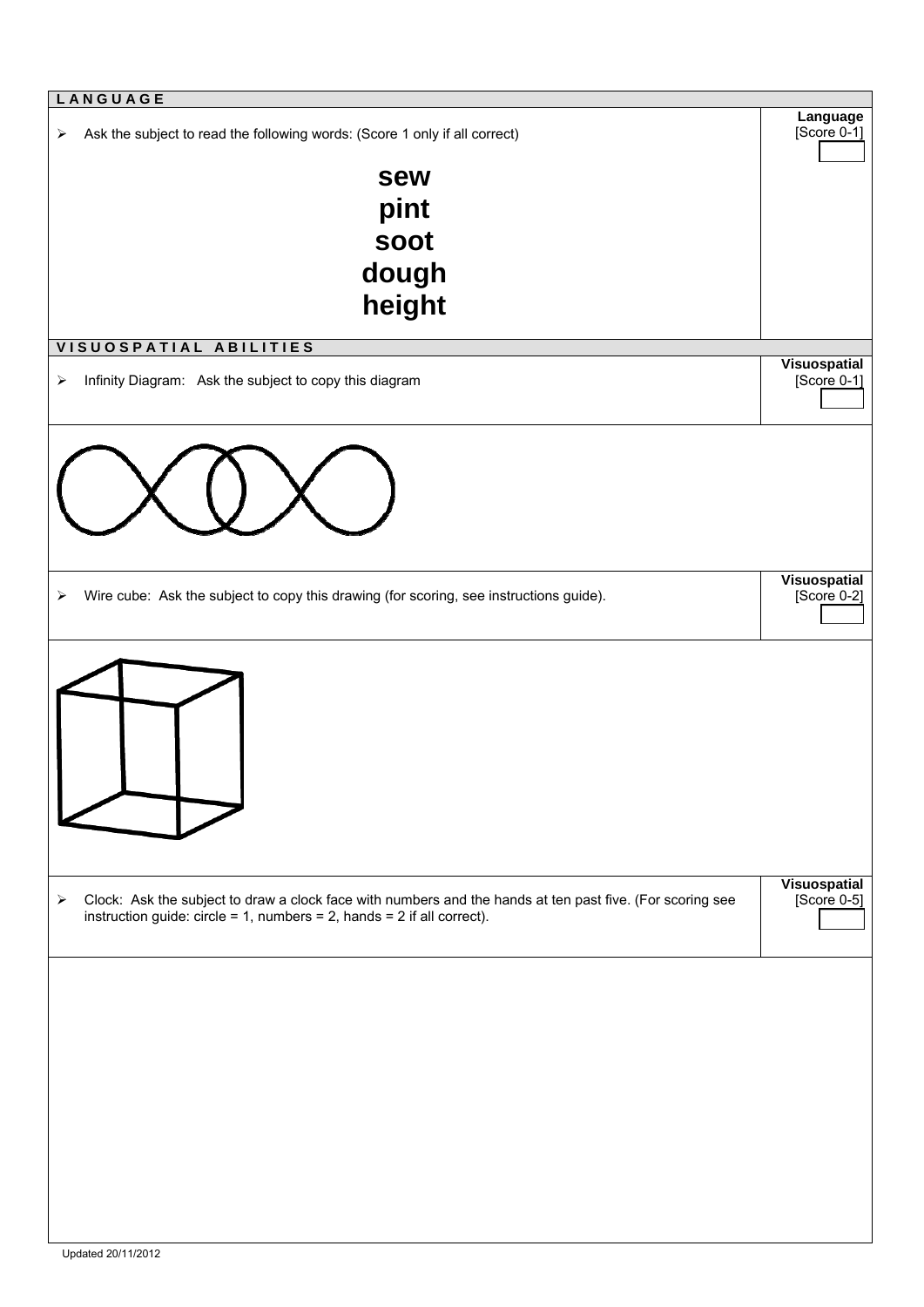